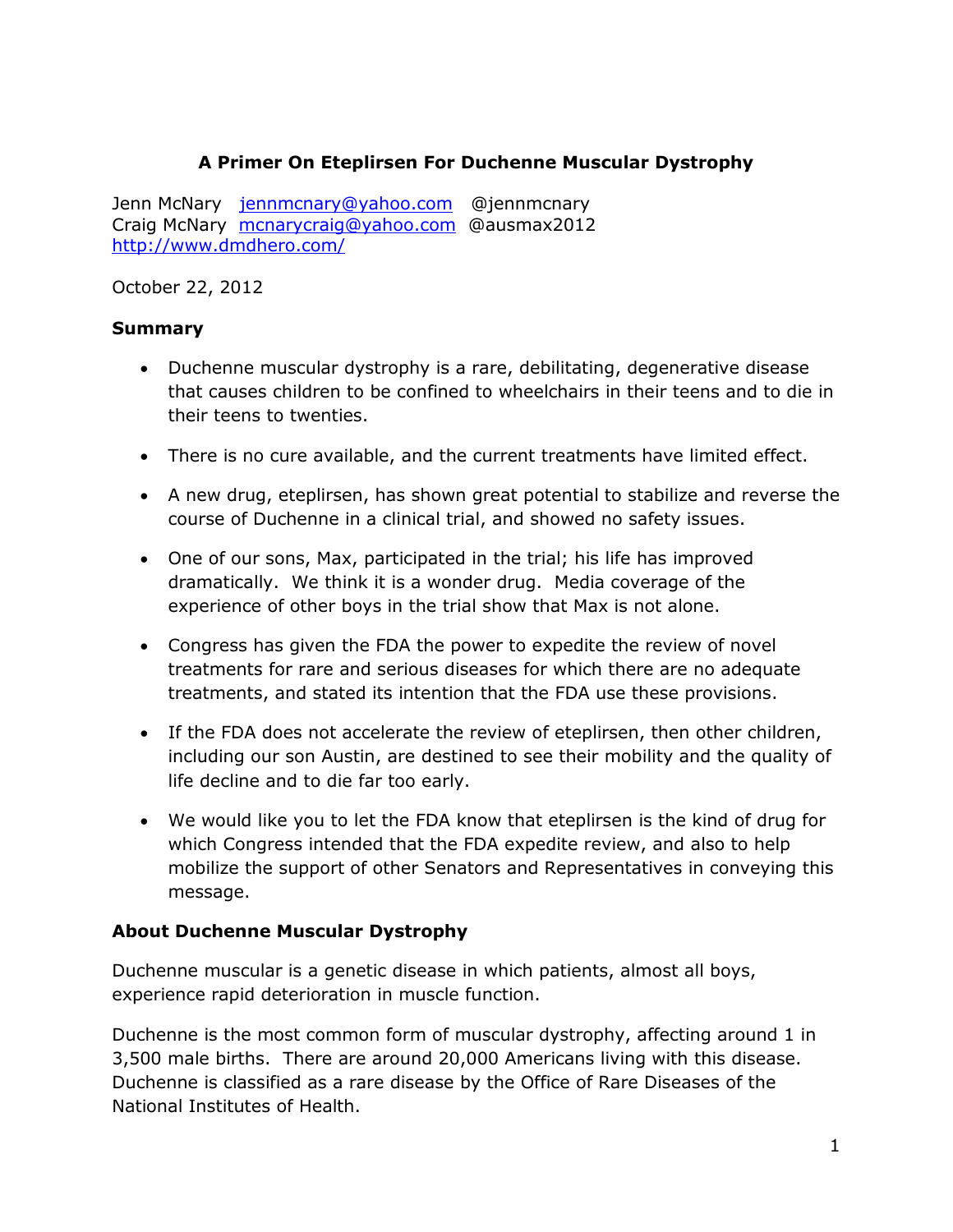After around age 7 or 8, these patients do not get better, and evidence indicates that, after the disease reaches a more advanced state, the damage may be irreversible.

Most Duchenne patients are wheelchair bound by their early teens, and most die from respiratory failure or heart failure in their teens to mid-20s.

There is no cure. The most common drug therapy is steroids, which delay progression of the disease by around 1-3 years. Patients also receive respiratory and physical therapy.

More information:

[http://www.cdc.gov/ncbddd/actearly/pdf/parents\\_pdfs/Duchenne.pdf;](http://www.cdc.gov/ncbddd/actearly/pdf/parents_pdfs/Duchenne.pdf) [http://www.ninds.nih.gov/disorders/md/md.htm,](http://www.ninds.nih.gov/disorders/md/md.htm) <http://www.ncbi.nlm.nih.gov/pubmedhealth/PMH0001724>

## **The Science of Duchenne**

Persons with Duchenne produce little or no dystrophin, a protein that helps to bind muscle cells together. The gene that codes for the dystrophin protein normally has 53 separate regions, called exons.

In Duchenne muscular dystrophy, the DNA in one of these exons is shifted, which causes everything after the location of that shift to be eliminated when the patient's cells make dystrophin. For example, someone with a shift in exon 51 will not produce the portions of the protein that relate to exons 52 and 53.

Dystrophin is not functional without both ends of the protein, so the dystrophin that Duchenne patients produce does not hold the muscle cells together.

Exon skipping is a technology in which a small molecule that is chemically similar to DNA is given to patients. This molecule causes the cells to skip over the exon with the DNA shift. While this does not restore the exon that contains the DNA shift, it does restore the rest of the missing portions of the protein.

## **Eteplirsen**

Eteplirsen is an exon skipping drug that Sarepta Therapeutics is developing. They just reported fantastic results from a clinical trial with this drug.

Although the trial was small, the results showed significant production of dystrophin in all patients receiving the drug. You can see this graphically in these slides, which show dystrophin in samples of muscle cells from patients before the clinical study began and at 48 weeks: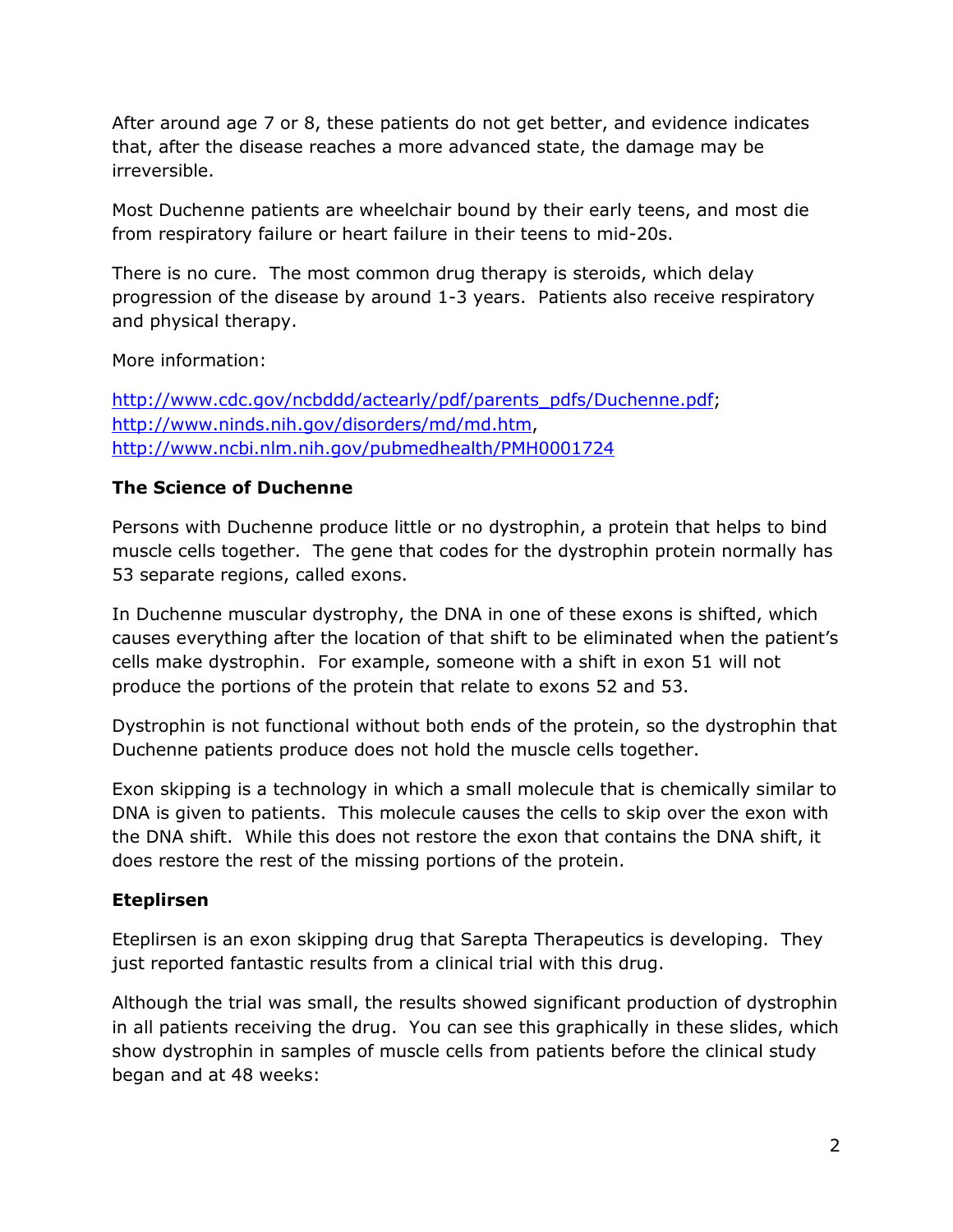| 50 MG/KG       |        |              |
|----------------|--------|--------------|
| <b>Patient</b> | Pre-Tx | 48 wks of Tx |
| 03             |        |              |
| 04             |        |              |
| 12             |        |              |
| 15             |        |              |

Our son, Max, is patient 15. Compare these to dystrophin levels in a boy without muscular dystrophy:

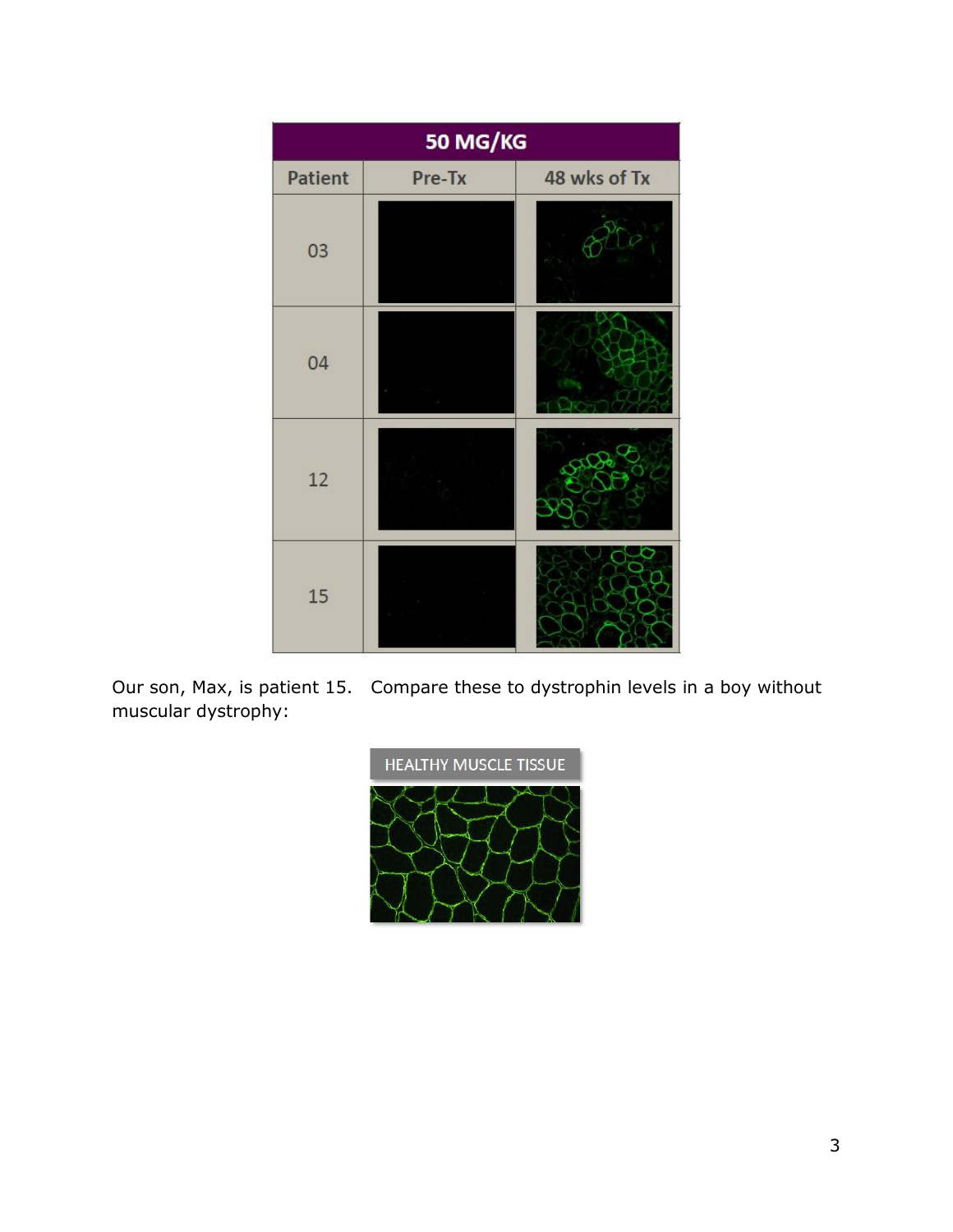The study also measured the ability of patients to walk in a six minute period. Here you can see that patients who received placebos walked an average of 68 meters less after 48 weeks than they did when the trial began, whereas patients who received the largest dose of the drug were able to walk 21 meters more on average:



## **6MWT CHANGE FROM BASELINE TO WEEK 48:** INTENT-TO-TREAT POPULATION: ETEPLIRSEN 50MG/KG VS PLACEBO

These results were statistically significant and confirm that the dystrophin these boys produce after they have taken eteplirsen is working. Note that the boys in the placebo group began receiving eteplirsen after 24 weeks, and their Duchenne seems to have stabilized, too.

None of the children in the trial suffered any serious adverse effect.

Source: Mendell, JR *et al., Results At 48 Weeks Of A Phase IIB Extension Study Of The Exon-Skipping Drug Eteplirsen In Patients With Duchenne Muscular Dystrophy (DMD)*, presented at World Muscle Society conference, Oct. 13, 2012, [http://phx.corporate](http://phx.corporate-ir.net/External.File?item=UGFyZW50SUQ9MTU2ODE3fENoaWxkSUQ9LTF8VHlwZT0z&t=1)[ir.net/External.File?item=UGFyZW50SUQ9MTU2ODE3fENoaWxkSUQ9LTF8VHlwZT0z](http://phx.corporate-ir.net/External.File?item=UGFyZW50SUQ9MTU2ODE3fENoaWxkSUQ9LTF8VHlwZT0z&t=1)  $&t=1$ . See also Sarepta's press release announcing the top-line 48-week data, [http://investorrelations.sareptatherapeutics.com/phoenix.zhtml?c=64231&p=irol](http://investorrelations.sareptatherapeutics.com/phoenix.zhtml?c=64231&p=irol-newsArticle&ID=1741044)[newsArticle&ID=1741044](http://investorrelations.sareptatherapeutics.com/phoenix.zhtml?c=64231&p=irol-newsArticle&ID=1741044) and the transcript from their conference call at

Note: Statistical analysis based on Intent-To-Treat Population using ANCOVA test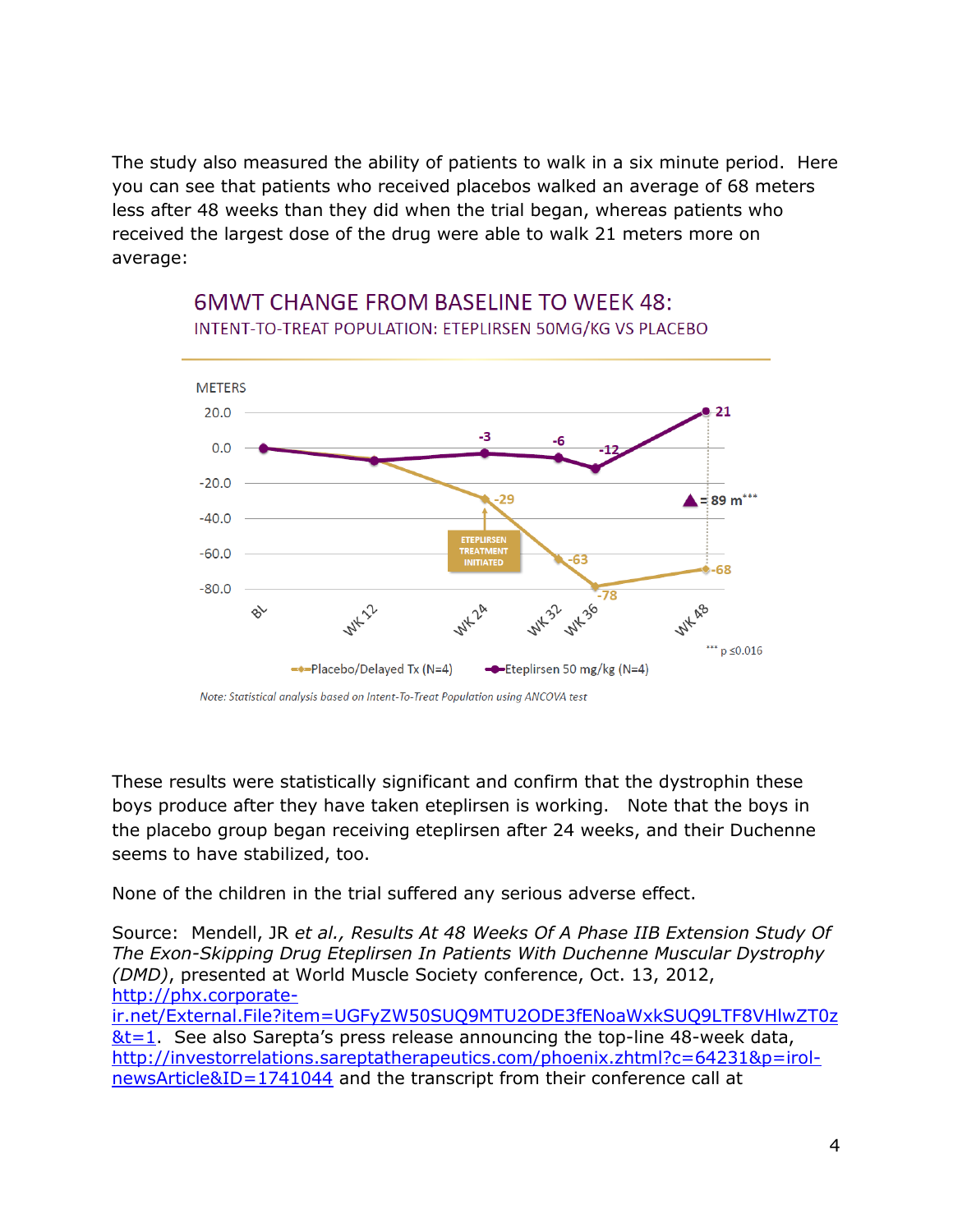[http://seekingalpha.com/article/902741-sarepta-therapeutics-ceo-discusses-48](http://seekingalpha.com/article/902741-sarepta-therapeutics-ceo-discusses-48-week-results-from-the-phase-iib-dmd-study-transcript) [week-results-from-the-phase-iib-dmd-study-transcript.](http://seekingalpha.com/article/902741-sarepta-therapeutics-ceo-discusses-48-week-results-from-the-phase-iib-dmd-study-transcript)

## **Stories Of Children In The Trial**

Charts and graphs are important, but, to appreciate what this means in human terms, you need to see the incredible effect this drug has had on the lives of boys in the trial. We, and the families of two other patients who received eteplirsen from the beginning of the trial, have gone public with stories of dramatic improvements in the lives of our sons. I understand that this is unprecedented.

[http://www.wcax.com/story/19277658/2-vt-brothers-battle-deadly-disorder-only-](http://www.wcax.com/story/19277658/2-vt-brothers-battle-deadly-disorder-only-1-can-get-treatment)[1-can-get-treatment](http://www.wcax.com/story/19277658/2-vt-brothers-battle-deadly-disorder-only-1-can-get-treatment)

[http://www.wcvb.com/A-Miracle-drug/-/9849586/17080266/-/8dm27v/-](http://www.wcvb.com/A-Miracle-drug/-/9849586/17080266/-/8dm27v/-/index.html) [/index.html](http://www.wcvb.com/A-Miracle-drug/-/9849586/17080266/-/8dm27v/-/index.html)

<http://www.youtube.com/watch?v=LblpXPbJMqU>

[http://www.kfvs12.com/story/19411932/clinical-trial-shows-promise-for-jackson-](http://www.kfvs12.com/story/19411932/clinical-trial-shows-promise-for-jackson-12-year-old-with-duchenne-muscular-dystrophy)[12-year-old-with-duchenne-muscular-dystrophy](http://www.kfvs12.com/story/19411932/clinical-trial-shows-promise-for-jackson-12-year-old-with-duchenne-muscular-dystrophy)

What's truly amazing is the things that these boys can do now that they could not do before. For example, our son Max can open bottles, get around school without a wheel chair, jumps, climbs, none of which he could do before he started receiving eteplirsen, and bounds down stairs when he used to have to use an elevator. One patient, Justin Trovillion, even competed in a 5K run to support the organization that provides some of his physical therapy.

## **What We Need Now**

Normally, the FDA requires at least two positive studies before approving a drug. The FDA has the power to grant an "accelerated approval" where there is less data available to expedite novel treatments for rare, serious, and life-threatening diseases for which there is no adequate treatment under Section 506 of the Food, Drug, and Cosmetic Act. Note that the FDA can, if it grants accelerated approval, require a follow-up study to confirm the results, and Sarepta has committed to perform the follow-up study.

Section 901 of the Food and Drug Administration Safety and Innovation Act, which passed both houses with wide bipartisan support, Congress enhanced the FDA's ability to accelerate development and review of these drugs. Congress also clearly stated its intention that the FDA do so. See [http://www.gpo.gov/fdsys/pkg/BILLS-](http://www.gpo.gov/fdsys/pkg/BILLS-112s3187enr/pdf/BILLS-112s3187enr.pdf)[112s3187enr/pdf/BILLS-112s3187enr.pdf,](http://www.gpo.gov/fdsys/pkg/BILLS-112s3187enr/pdf/BILLS-112s3187enr.pdf) pp. 90-92 (other sections of Title IX of